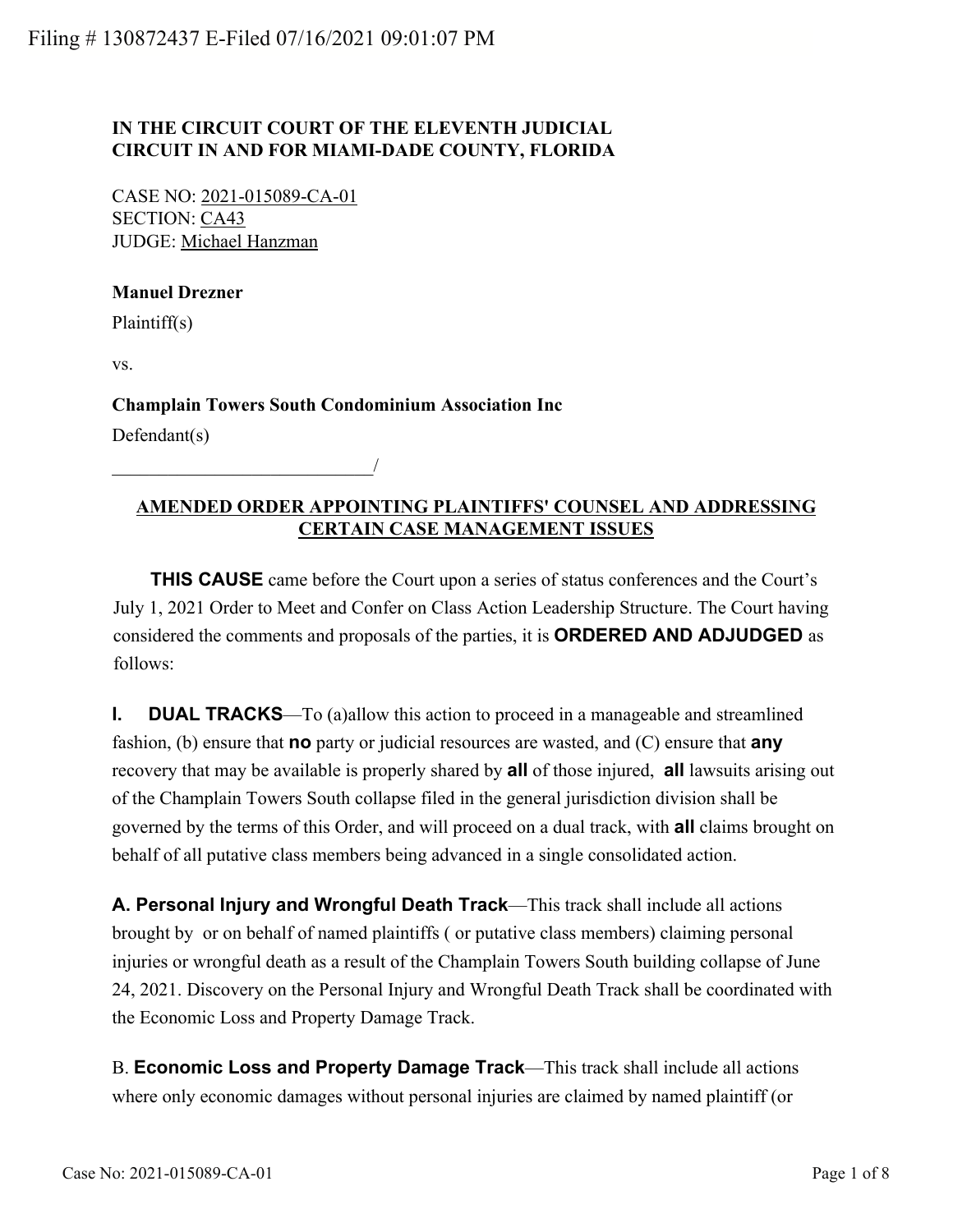putative class members). Discovery on the Economic Loss and Property Damage Track shall be coordinated with the Personal Injury and Wrongful Death Track.

# **II. CONSOLIDATED AMENDED CLASS ACTION COMPLAINT**—All

Champlain Towers South Cases shall travel under a single consolidated amended class action complaint under one case name and filed as an amended pleading in the first filed *Drezner* action. The consolidated amended class action complaint shall be filed on or before August 16, 2021.

**III.** PRETRIAL CONSOLIDATION—Upon entry of this Order, all other cases related to the Champlain Towers South building collapse of June 24, 2021, filed in the Civil Division of the Circuit Court for the Eleventh Judicial Circuit in and for Miami-Dade County shall ( if not voluntarily dismissed) be stayed, placed in "civil suspense," and provisionally closed. If no litigation and/or settlement class is certified, **or** if the plaintiff in any stayed action is permitted to, and elects to, "opt-out" of these proceedings they may seek permission to lift this stay and proceed with their claims individually. Until and unless one of these events occurs, **no** individual claims shall be prosecuted. This stay does not apply to cases filed in the Probate Division of the Circuit Court for the Eleventh Judicial Circuit in and for Miami-Dade County.

**IV.** MASTER DOCKET AND FILE—All future filings and activity related to the Champlain Towers South building collapse will now be reflected on the docket of the first filed class action, Case No. 2021-015089-CA-01. Subsequent filings in must therefore be submitted through the Florida Courts E-Filing Portal in Case No. 2021-015089-CA-01. Each document submitted shall bear the caption *In re: Champlain Towers South Collapse Litigation* and thereafter identify **all** named Plaintiffs seeking to represent any putative class or sub-class.

**V.** ORGANIZATION OF COUNSEL—Plaintiffs' counsel shall include a Chair Lead Counsel, a Personal Injury and Wrongful Death Track Lead Counsel, an Economic Loss and Property Damage Track Co-Lead Counsel, a Wrongful Death Charitable and Legislative Liaison Counsel, a Wrongful Death Damage Claim Liaison Counsel, and a Plaintiffs' Steering Committee. The Court notes that all counsel serving in these leadership capacities has agreed to do so on a pro bono basis, with **no** legal entitlement to receive **any** attorney's fees. The Court will, however, consider paying counsel their "lodestar" at the conclusion of the case if they are successful in securing a recovery. Counsel will also be reimbursed all out of pocket expenses from the receivership estate. **The Court again commends counsel for assuming this weighty responsibility as a public service, recognizing the possibility that they**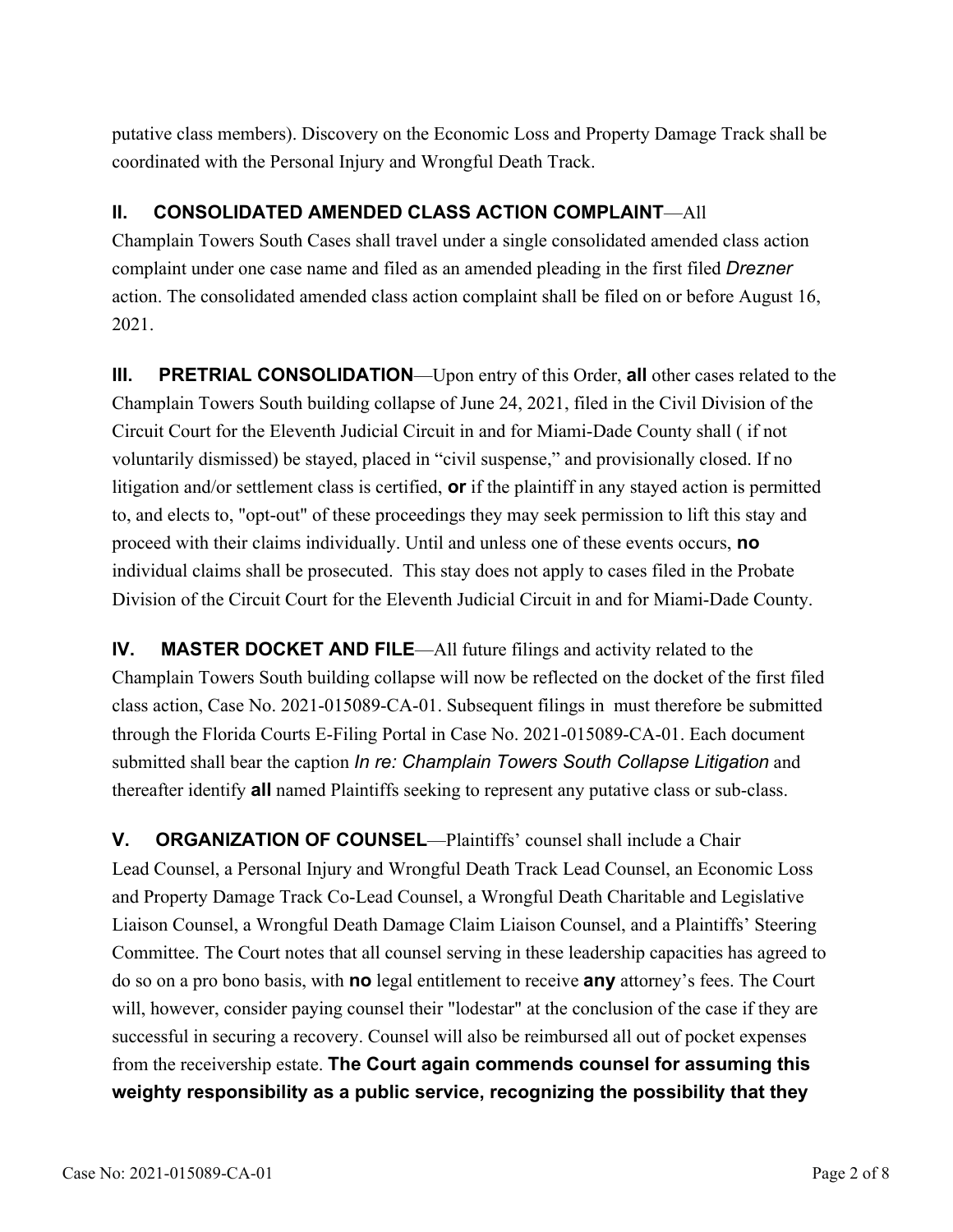## **will not be compensated for the time expended in this case.**

**A. Duties and Responsibilities of Chair Lead Counsel**—Plaintiffs' Chair Lead Counsel shall be generally responsible for coordinating the activities of plaintiffs during pretrial proceedings:

1. Determine (after such consultation with other members of the Plaintiffs' Steering Committee and other co-counsel) and present in briefs, oral argument, or such other fashion as may be appropriate, to the Court and opposing parties, the position of the plaintiffs on all matters arising during pretrial proceedings;Coordinate the initiation and conduct of discovery on behalf of plaintiffs consistent with the requirements of Florida Rules of Civil Procedure 1.280(a), (b)(1), (d), and (g), including the preparation of joint interrogatories and requests for production of documents and examination of witnesses in depositions;Conduct settlement negotiations on behalf of plaintiffs, but not enter binding agreements except to the extent expressly authorized;Delegate specific tasks to other counsel in a manner to ensure that pretrial preparation for the plaintiffs is conducted effectively, efficiently, and economically;Enter into stipulations, with opposing counsel, necessary for the conduct of the litigation;Coordinate among the parties monthly status conferences to address, among other things, outstanding discovery issues;Prepare and distribute to the parties periodic status reports;Maintain adequate time and disbursement records covering services as Chair Lead Counsel;Monitor the activities of co-counsel to ensure that schedules are met and unnecessary expenditures of time and funds are avoided; andPerform such other duties as may be incidental to proper coordination of plaintiffs' pretrial activities or authorized by further order of this Court.

Counsel for plaintiffs who disagree with Chair Lead Counsel or who have individual or divergent positions may act separately on behalf of their clients only with prior authorization of this Court.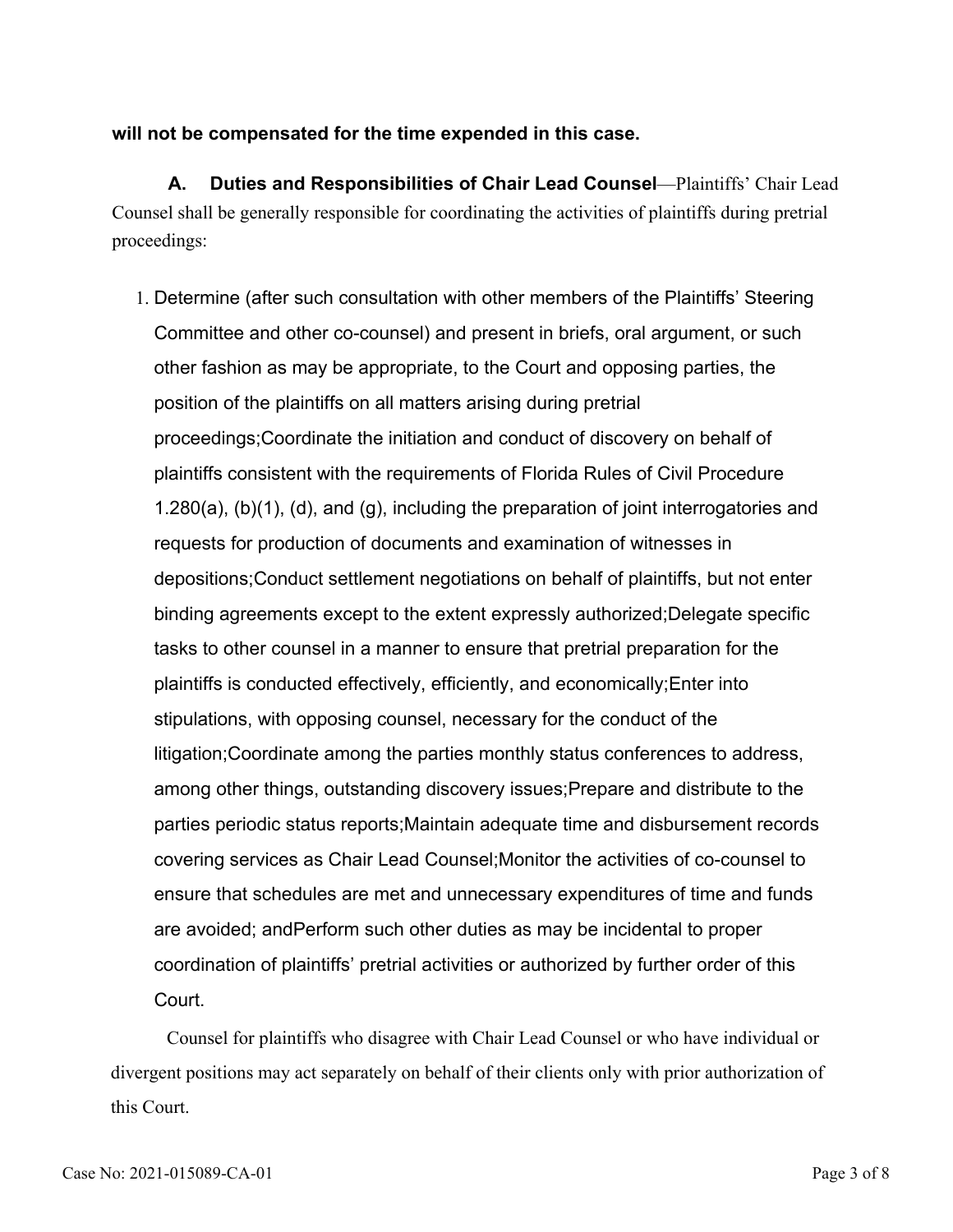- **The Court appoints the following: Co-Chair Lead Counsel**: Harley S. Tropin of B. Kozyak Tropin & Throckmorton LLP and Rachel Furst of Grossman Roth Yaffa Cohen, P.A.**Personal Injury and Wrongful Death Track Lead Counsel**: Ricardo M. Martinez-Cid of Podhurst Orseck, P.A.
- **Economic Loss and Property Damage Track Co-Lead Counsel**: Adam C. M. Moskowitz of The Moskowitz Law Firm, PLLC and Javier A. Lopez of Kozyak Tropin & Throckmorton LLP.
- **Wrongful Death Charitable Liaison Counsel**: Curtis B. Miner of Colson Hicks D. Eidson. Wrongful Death Charitable and Liaison Counsel shall address issues regarding charitable matters.**Wrongful Death Damage Claim Liaison Counsel**: Stuart Z. Grossman ofGrossman Roth Yaffa Cohen, P.A. Wrongful Death Damage Claim Liaison Counsel shall address issues regarding the expected differing claims of families and survivors and methods of coordinating same.

 **C. Plaintiffs' Steering Committee**—Plaintiffs' Steering Committee shall coordinate the pretrial activity in consultation with Chair Lead Counsel. Chair Lead Counsel shall determine the particular duties to assign to individual members of the Plaintiffs' Steering Committee. To act on behalf of the plaintiffs as determined by Chair Lead Counsel, the following are appointed to the Plaintiffs' Steering Committee:

1. John Scarola of Searcy Denney Scarola Barnhart & Shipley PARobert J. Mongeluzzi of Saltz Mongeluzzi & Bedesky P.C.Shannon del Prado of Pita Weber Del PradoGonzalo Dorta of Dorta LawWillie Gary of Gary, Williams, Parenti, Watson & Gary, P.L.L.C.MaryBeth LippSmith of LippSmith LLPJudd Rosen of Goldberg & Rosen, P.A.John H. Ruiz of MSP Recovery Law FirmLuis E. Suarez of Heise Suarez MelvilleJorge E. Silva of Silva & Silva, P.A.Bradford R. Sohn of The Brad Sohn Law Firm, PLLC

Upon motion by Chair Lead Counsel, the Court may in its discretion appoint additional members to—or remove current members from—the Plaintiffs' Steering Committee.

 **Privileges Preserved**—No communication among plaintiffs' counsel shall be taken as a waiver of any privilege or protection to which they would otherwise be entitled. D.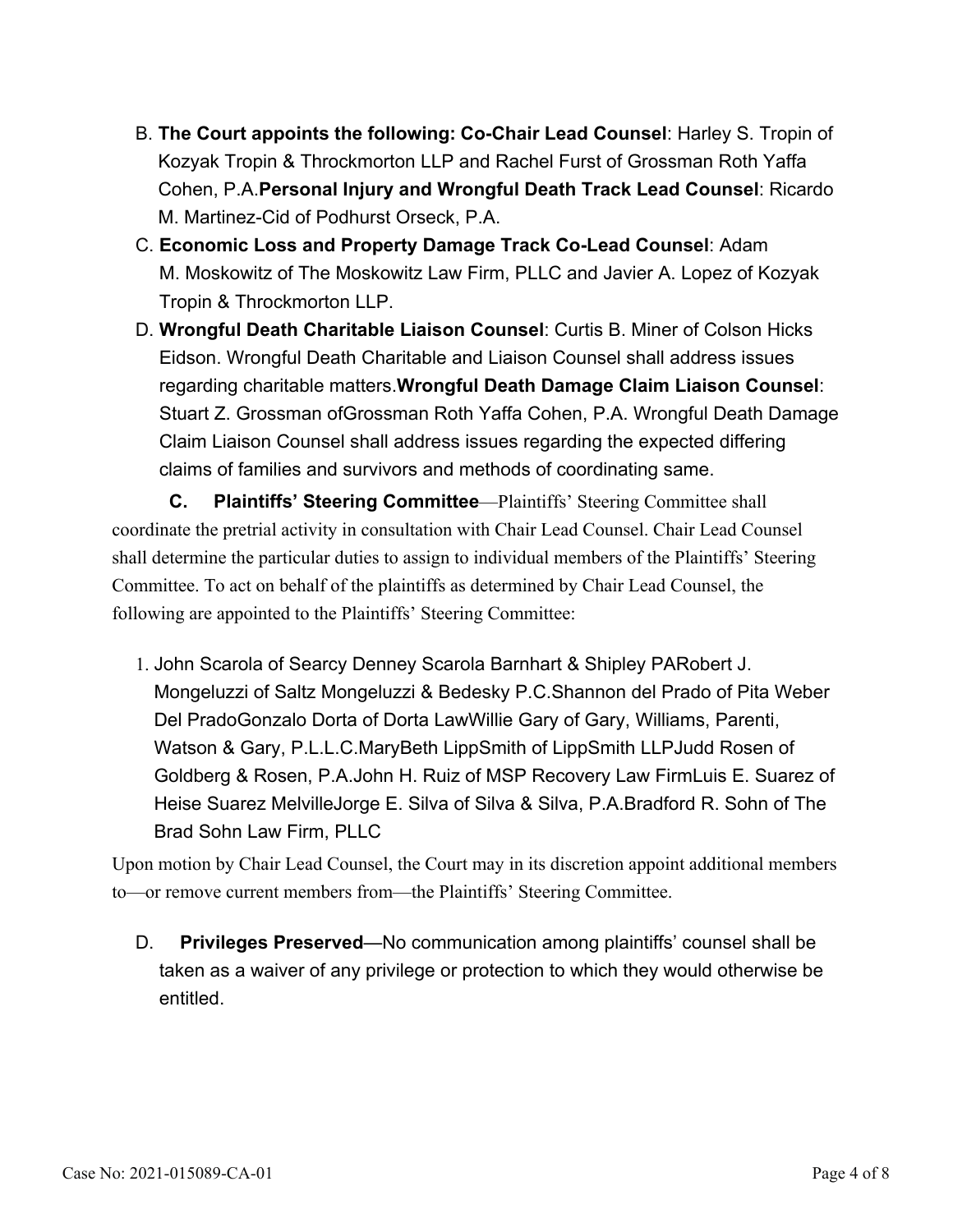**DONE** and **ORDERED** in Chambers at Miami-Dade County, Florida on this 16th day of July, 2021.

Abbel Ulifo 1 8:40 P

2021-015089-CA-01 07-16-2021 8:40 PM Hon. Michael Hanzman **CIRCUIT COURT JUDGE**

Electronically Signed

## No Further Judicial Action Required on **THIS MOTION**

### CLERK TO **RECLOSE** CASE IF POST JUDGMENT

#### **Electronically Served:**

Aaron Podhurst, apodhurst@podhurst.com Aaron Podhurst, dricker@podhurst.com Adam Moskowitz, adam@moskowitz-law.com Adam Moskowitz, dione@moskowitz-law.com Adam Moskowitz, service@moskowitz-law.com Alfred Armas, alfred@armaslaw.com Amanda Anderson, AAnderson@insurance-counsel.com Andrew B. Yaffa, aby@grossmanroth.com Andrew B. Yaffa, omb@grossmanroth.com Anthony Perez, aperez@hsmpa.com Bradford R. Sohn, brad@sohn.com Bradford R. Sohn, service.bradsohnlaw@gmail.com Bradley J Edwards, staff.efile@epllc.com Bradley J Edwards, brad@epllc.com Bradley J Edwards, maria@epllc.com David A. Noel, david@linkrocklaw.com David A. Noel, tina@linkrocklaw.com David M. Murray, dmmurray@miami-airport.com David M. Murray, dmmurray@miami-airport.com David M. Murray, rmartin@miami-airport.com David Stanoch, david@honiklaw.com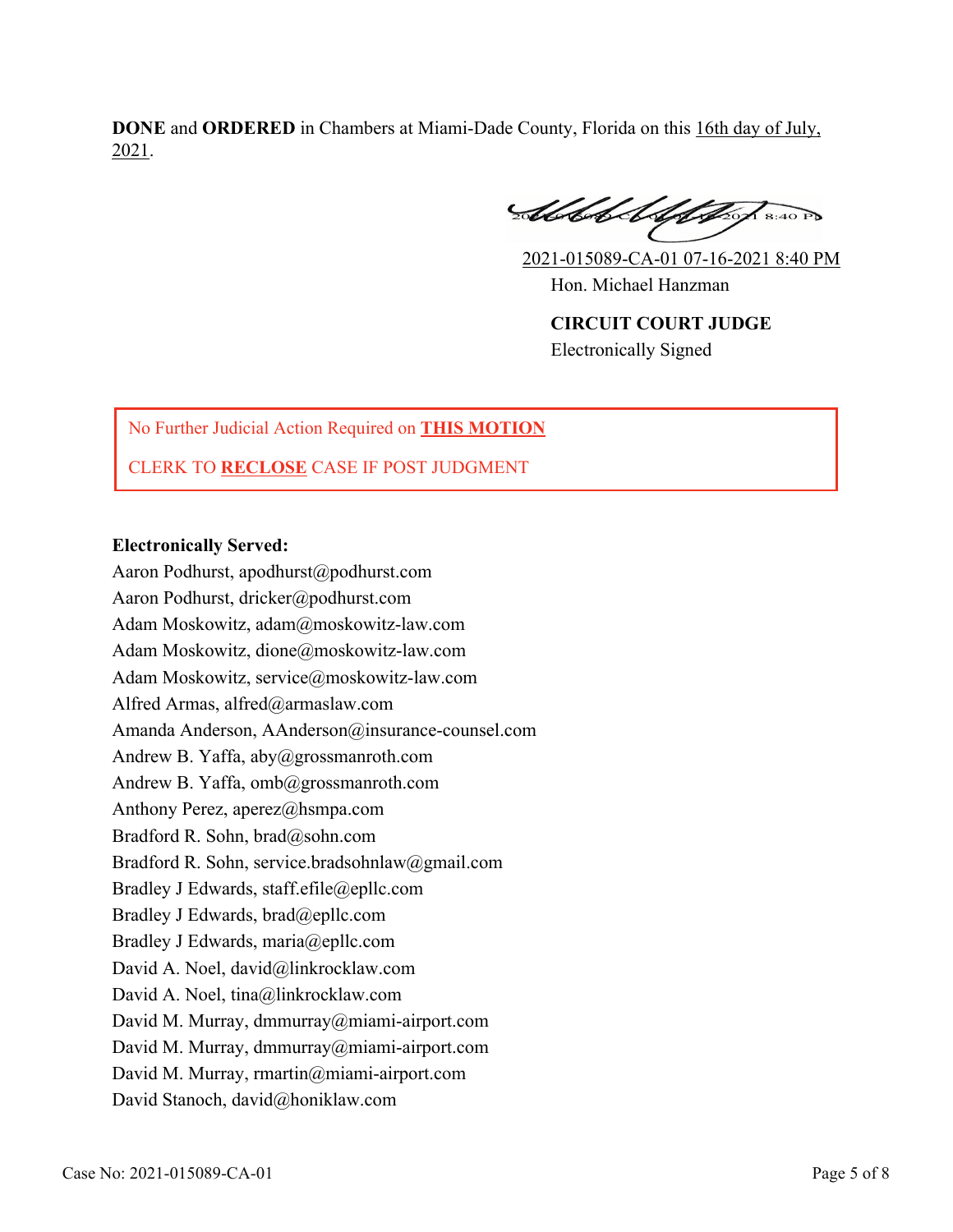Dorian N. Daggs, ddaggs@hsmpa.com Dustin C. Blumenthal, dblumenthal@goldbergsegalla.com Dustin C. Blumenthal, ppowers@goldbergsegalla.com Eric S Kay, ekay@kttlaw.com Eric S Kay, ga@kttlaw.com Gonzalo Dorta, grd@dortalaw.com Gonzalo R Dorta, grd@dortalaw.com Gonzalo R Dorta, jpedraza@dortalaw.com Gonzalo R Dorta, jgonzalez@dortalaw.com Graham LippSmith, g@lippsmith.com Graham LippSmith, mb@lippsmith.com Graham LippSmith, cca@lippsmith.com Harley S. Tropin Esq., hst@kttlaw.com Harley S. Tropin Esq., sf@kttlaw.com Harley S. Tropin Esq., pm@kttlaw.com Harley Tropin, hst@kttlaw.com JOHN H RUIZ, jruiz@msprecoverylawfirm.com JOHN H RUIZ, serve@msprecoverylawfirm.com JOHN H RUIZ, jruiz@msprecovery.com Javier A. Lopez Esq., jal@kttlaw.com Javier A. Lopez Esq., ya@kttlaw.com Javier A. Lopez Esq., fsr@kttlaw.com Jeffrey Michael Cohen, jmcohen@cfjblaw.com Jeffrey Michael Cohen, mramudo@carltonfields.com Jeffrey Michael Cohen, miaecf@cfdom.net Joel L McNabney, joel.mcnabney@clydeco.us Joel L McNabney, Audrie.Finney@clydeco.us Joel L McNabney, miainsfilings@clydeco.us John Davis, jdavis@slackdavis.com John H. Ruiz, jruiz@msprecoverylawfirm.com John H. Ruiz, serve@msprecoverylawfirm.com John H. Ruiz, afernandez@msprecoverylawfirm.com Jordi Guso, jguso@bergersingerman.com Jordi Guso, drt@bergersingerman.com Jordi Guso, fsellers@bergersingerman.com Jorge L. Piedra, jpiedra@kttlaw.com Jorge L. Piedra, ga@kttlaw.com Judd G. Rosen, pleadings@goldbergandrosen.com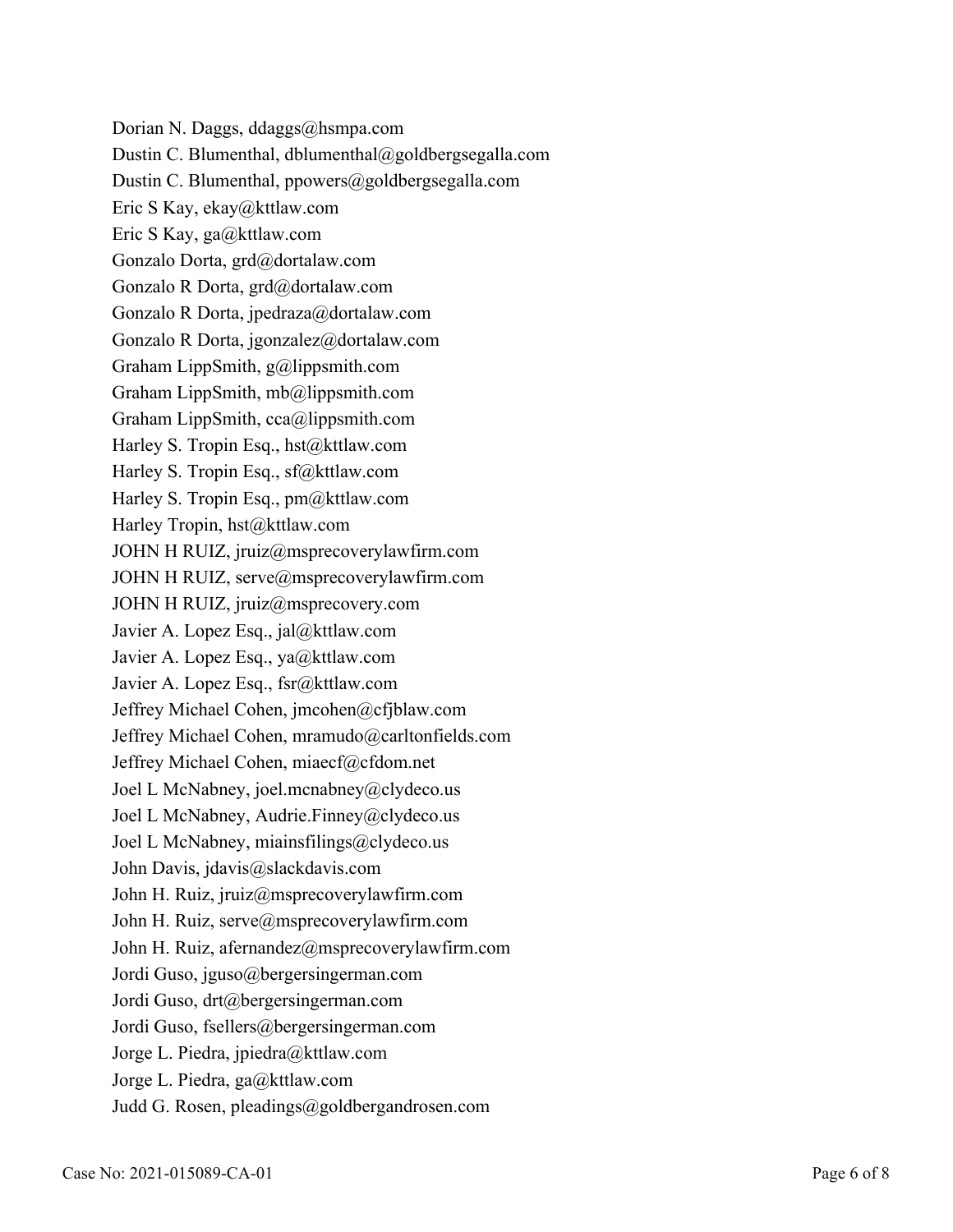Judd G. Rosen, jgrsecy@goldbergandrosen.com Kara Rockenbach Link, kara@linkrocklaw.com Kara Rockenbach Link, troy@linkrocklaw.com Kerry L. Burns, kburns@bergersingerman.com Kerry L. Burns, efile@bergersingerman.com Luis Eduardo Suarez, lsuarez@hsmpa.com Luis Eduardo Suarez, rlax@hsmpa.com Luis Eduardo Suarez, filings@hsmpa.com Manual Arteaga-Gomez, aag@grossmanroth.com Mark A Boyle, Eservice@Insurance-Counsel.com Mark A Boyle, MBoyle@Insurance-Counsel.com Mark A Boyle, InsuranceCounsel2050@gmail.com Mark J. Heise, mheise@hsmpa.com Michael Caballero, mcaballero@hsmpa.com Michael I. Goldberg, michael.goldberg@akerman.com Michael I. Goldberg, charlene.cerda@akerman.com Michael I. Goldberg, kimberly.smiley@akerman.com Mustafa Hasan Dandashly, pleadings@goldbergandrosen.com Mustafa Hasan Dandashly, mdandashly@goldbergandrosen.com Mustafa Hasan Dandashly, evelyn@goldbergandrosen.com Nicole Juarez, njuarez@hsmpa.com Patricia Melville, pmelville@hsmpa.com Paul A. Avron, pavron@bergersingerman.com Paul S Singerman, singerman@bergersingerman.com Paul S Singerman, mdiaz@bergersingerman.com Paul S Singerman, drt@bergersingerman.com Rachel W. Furst, rwf@grossmanroth.com Rami Shmuely, rshmuely@cmslawgroup.com Ricardo Manoel Martinez-Cid, rmcid@podhurst.com Ricardo Manoel Martinez-Cid, RMCTeam@podhurst.com Ricardo Manoel Martinez-Cid, lbarrington@podhurst.com Rosalyn Lax, rlax@hsmpa.com Ruben Honik, ruben@honiklaw.com Ryan J. Yaffa, rjy@grossmanroth.com STEVEN JEFFREY BRODIE, sbrodie@carltonfields.com STEVEN JEFFREY BRODIE, ldelpino@carltonfields.com Seth M Lehrman, staff.efile@epllc.com Seth M Lehrman, seth@epllc.com